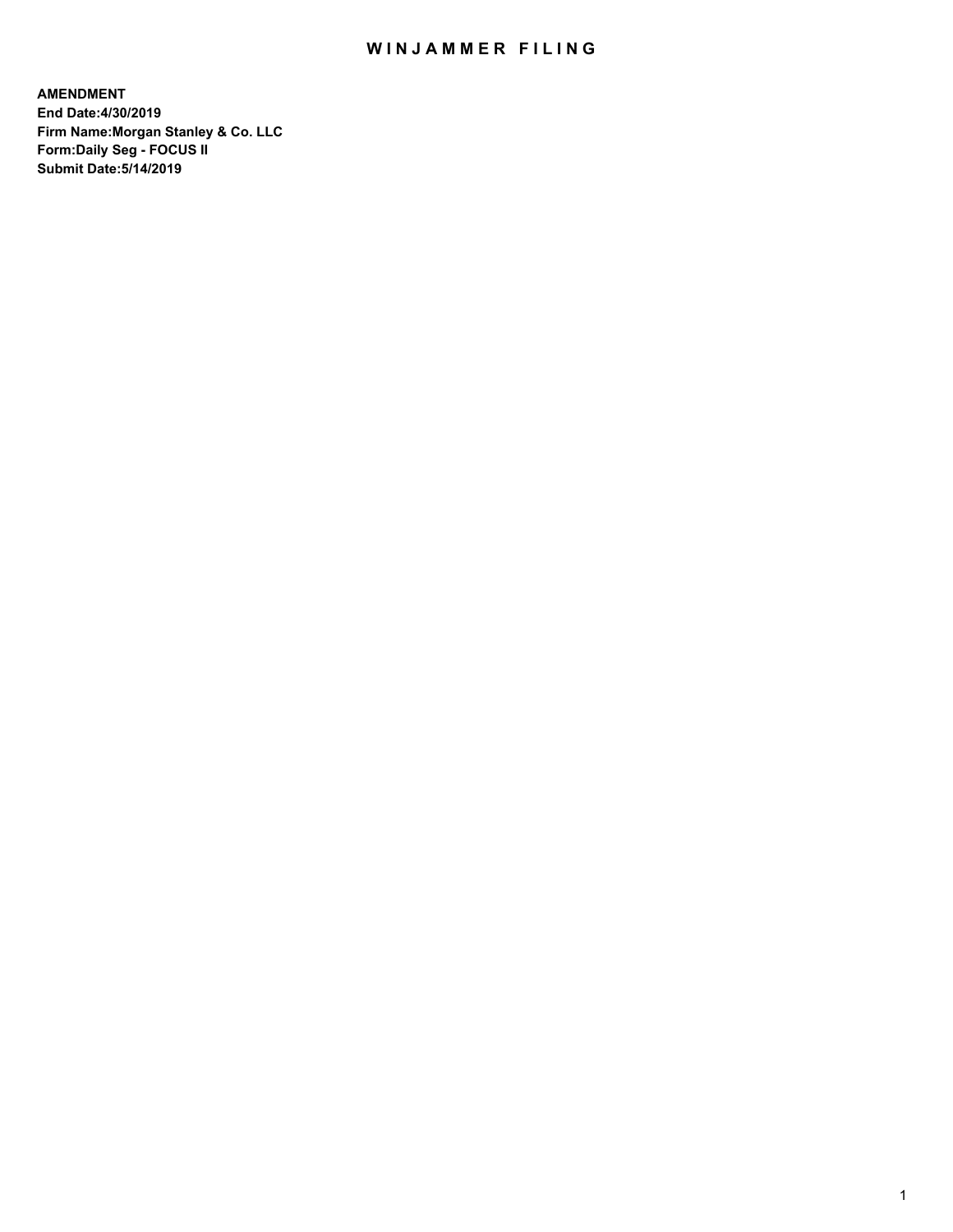**AMENDMENT End Date:4/30/2019 Firm Name:Morgan Stanley & Co. LLC Form:Daily Seg - FOCUS II Submit Date:5/14/2019 Daily Segregation - Cover Page**

| Name of Company                                                                                                                                                                                                                                                                                                                | Morgan Stanley & Co. LLC                                    |
|--------------------------------------------------------------------------------------------------------------------------------------------------------------------------------------------------------------------------------------------------------------------------------------------------------------------------------|-------------------------------------------------------------|
| <b>Contact Name</b>                                                                                                                                                                                                                                                                                                            | <b>Ikram Shah</b>                                           |
| <b>Contact Phone Number</b>                                                                                                                                                                                                                                                                                                    | 212-276-0963                                                |
| <b>Contact Email Address</b>                                                                                                                                                                                                                                                                                                   | Ikram.shah@morganstanley.com                                |
| FCM's Customer Segregated Funds Residual Interest Target (choose one):<br>a. Minimum dollar amount: ; or<br>b. Minimum percentage of customer segregated funds required:% ; or<br>c. Dollar amount range between: and; or<br>d. Percentage range of customer segregated funds required between:% and%.                         | 235,000,000<br><u>0</u><br><u>00</u><br>00                  |
| FCM's Customer Secured Amount Funds Residual Interest Target (choose one):<br>a. Minimum dollar amount: ; or<br>b. Minimum percentage of customer secured funds required:%; or<br>c. Dollar amount range between: and; or<br>d. Percentage range of customer secured funds required between:% and%.                            | 140,000,000<br><u>0</u><br>0 <sub>0</sub><br>0 <sub>0</sub> |
| FCM's Cleared Swaps Customer Collateral Residual Interest Target (choose one):<br>a. Minimum dollar amount: ; or<br>b. Minimum percentage of cleared swaps customer collateral required:% ; or<br>c. Dollar amount range between: and; or<br>d. Percentage range of cleared swaps customer collateral required between:% and%. | 92,000,000<br><u>0</u><br><u>0 0</u><br>00                  |

Attach supporting documents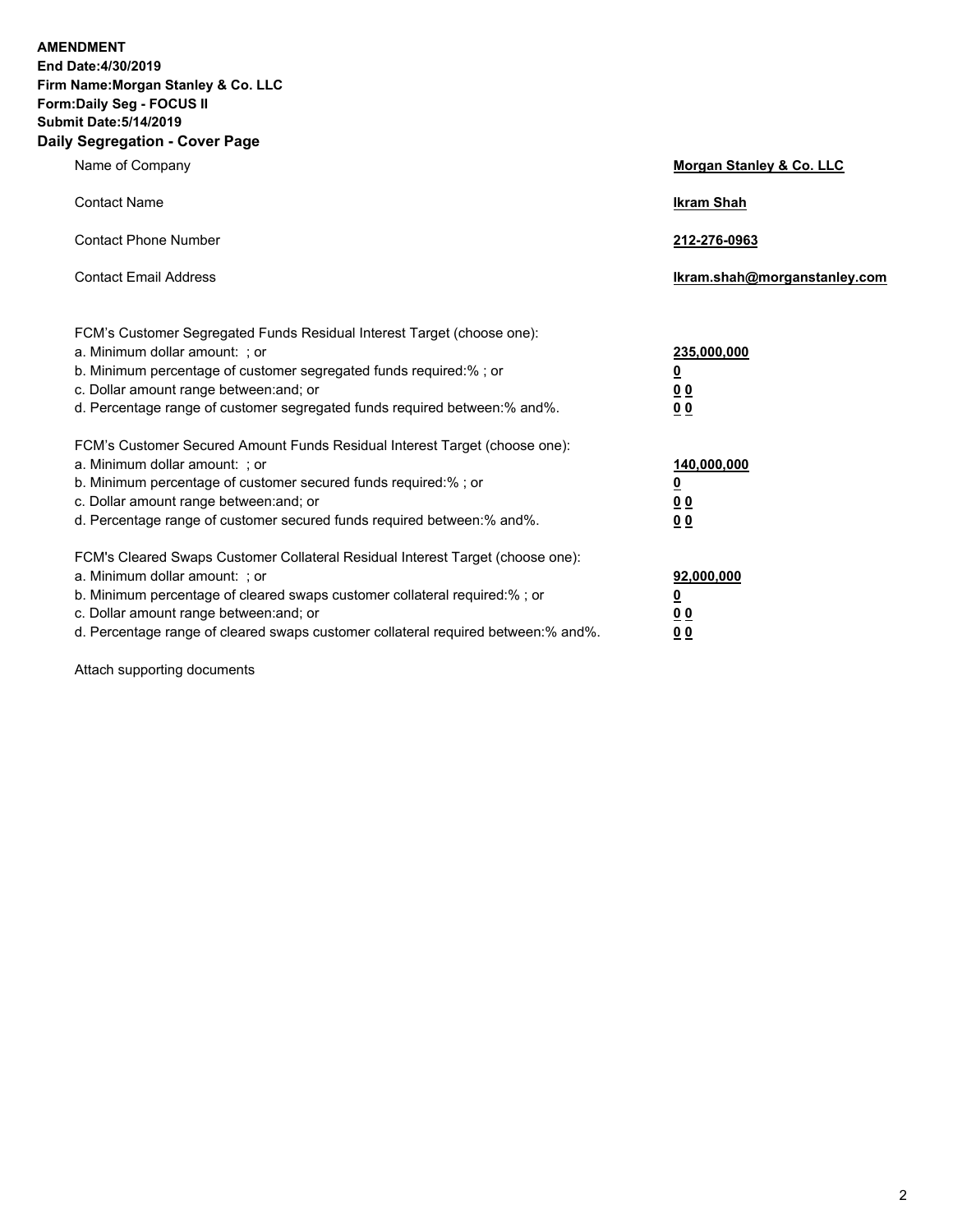|          | <b>AMENDMENT</b><br>End Date: 4/30/2019<br>Firm Name: Morgan Stanley & Co. LLC<br>Form: Daily Seg - FOCUS II<br><b>Submit Date: 5/14/2019</b>                                                                                                                                                              |                                                                                     |
|----------|------------------------------------------------------------------------------------------------------------------------------------------------------------------------------------------------------------------------------------------------------------------------------------------------------------|-------------------------------------------------------------------------------------|
|          | <b>Daily Segregation - Secured Amounts</b>                                                                                                                                                                                                                                                                 |                                                                                     |
| 1.       | Foreign Futures and Foreign Options Secured Amounts<br>Amount required to be set aside pursuant to law, rule or regulation of a foreign<br>government or a rule of a self-regulatory organization authorized thereunder<br>Net ledger balance - Foreign Futures and Foreign Option Trading - All Customers | $0$ [7305]                                                                          |
|          | A. Cash<br>B. Securities (at market)                                                                                                                                                                                                                                                                       | 2,889,818,174 [7315]<br>2,115,352,224 [7317]                                        |
| 2.<br>3. | Net unrealized profit (loss) in open futures contracts traded on a foreign board of trade<br>Exchange traded options                                                                                                                                                                                       | 324,106,583 [7325]                                                                  |
|          | a. Market value of open option contracts purchased on a foreign board of trade<br>b. Market value of open contracts granted (sold) on a foreign board of trade                                                                                                                                             | 14,572,524 [7335]<br>-10,873,740 [7337]                                             |
| 4.<br>5. | Net equity (deficit) (add lines 1.2. and 3.)<br>Account liquidating to a deficit and account with a debit balances - gross amount<br>Less: amount offset by customer owned securities                                                                                                                      | 5,332,975,765 [7345]<br>25,778,884 [7351]<br>-23,248,098 [7352] 2,530,786<br>[7354] |
| 6.       | Amount required to be set aside as the secured amount - Net Liquidating Equity<br>Method (add lines 4 and 5)                                                                                                                                                                                               | 5,335,506,551 [7355]                                                                |
| 7.       | Greater of amount required to be set aside pursuant to foreign jurisdiction (above) or line<br>6.<br>FUNDS DEPOSITED IN SEPARATE REGULATION 30.7 ACCOUNTS                                                                                                                                                  | 5,335,506,551 [7360]                                                                |
| 1.       | Cash in banks<br>A. Banks located in the United States<br>B. Other banks qualified under Regulation 30.7                                                                                                                                                                                                   | 278,474,869 [7500]<br>782,526,688 [7520] 1,061,001,557                              |
|          |                                                                                                                                                                                                                                                                                                            | [7530]                                                                              |
| 2.       | Securities                                                                                                                                                                                                                                                                                                 |                                                                                     |
|          | A. In safekeeping with banks located in the United States<br>B. In safekeeping with other banks qualified under Regulation 30.7                                                                                                                                                                            | 248,863,249 [7540]<br>0 [7560] 248,863,249 [7570]                                   |
| 3.       | Equities with registered futures commission merchants<br>A. Cash                                                                                                                                                                                                                                           | 7,194,353 [7580]                                                                    |
|          | <b>B.</b> Securities                                                                                                                                                                                                                                                                                       | $0$ [7590]                                                                          |
|          | C. Unrealized gain (loss) on open futures contracts                                                                                                                                                                                                                                                        | -62,355 [7600]                                                                      |
|          | D. Value of long option contracts                                                                                                                                                                                                                                                                          | $0$ [7610]                                                                          |
|          | E. Value of short option contracts                                                                                                                                                                                                                                                                         | 0 [7615] 7,131,998 [7620]                                                           |
| 4.       | Amounts held by clearing organizations of foreign boards of trade<br>A. Cash                                                                                                                                                                                                                               | $0$ [7640]                                                                          |
|          | <b>B.</b> Securities                                                                                                                                                                                                                                                                                       | $0$ [7650]                                                                          |
|          | C. Amount due to (from) clearing organization - daily variation                                                                                                                                                                                                                                            | $0$ [7660]                                                                          |
|          | D. Value of long option contracts                                                                                                                                                                                                                                                                          | $0$ [7670]                                                                          |
|          | E. Value of short option contracts                                                                                                                                                                                                                                                                         | 0 [7675] 0 [7680]                                                                   |
| 5.       | Amounts held by members of foreign boards of trade                                                                                                                                                                                                                                                         |                                                                                     |
|          | A. Cash                                                                                                                                                                                                                                                                                                    | 2,014,868,876 [7700]                                                                |
|          | <b>B.</b> Securities                                                                                                                                                                                                                                                                                       | 1,866,488,975 [7710]                                                                |
|          | C. Unrealized gain (loss) on open futures contracts                                                                                                                                                                                                                                                        | 324,168,938 [7720]                                                                  |
|          | D. Value of long option contracts<br>E. Value of short option contracts                                                                                                                                                                                                                                    | 14,572,524 [7730]                                                                   |
|          |                                                                                                                                                                                                                                                                                                            | -10,873,740 [7735] 4,209,225,573<br>[7740]                                          |
| 6.<br>7. | Amounts with other depositories designated by a foreign board of trade<br>Segregated funds on hand                                                                                                                                                                                                         | $0$ [7760]                                                                          |
| 8.       | Total funds in separate section 30.7 accounts                                                                                                                                                                                                                                                              | $0$ [7765]<br>5,526,222,377 [7770]                                                  |
| 9.       | Excess (deficiency) Set Aside for Secured Amount (subtract line 7 Secured Statement<br>Page 1 from Line 8)                                                                                                                                                                                                 | 190,715,826 [7380]                                                                  |

- 
- 10. Management Target Amount for Excess funds in separate section 30.7 accounts **140,000,000** [7780]<br>11. Excess (deficiency) funds in separate 30.7 accounts over (under) Management Target 50,715,826 [7785] Excess (deficiency) funds in separate 30.7 accounts over (under) Management Target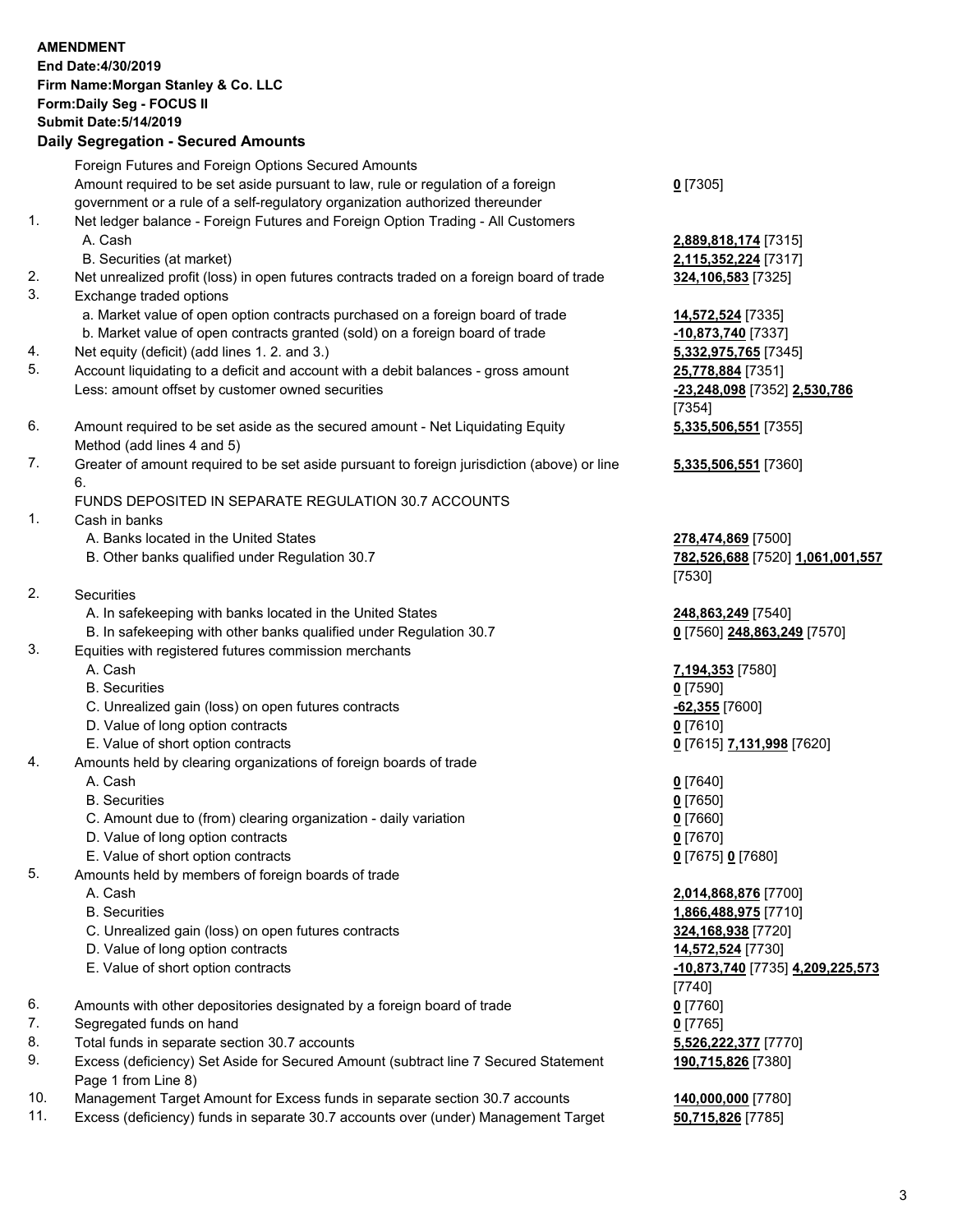|     | <b>AMENDMENT</b>                                                                                                                                              |                                    |
|-----|---------------------------------------------------------------------------------------------------------------------------------------------------------------|------------------------------------|
|     | End Date: 4/30/2019                                                                                                                                           |                                    |
|     | Firm Name: Morgan Stanley & Co. LLC                                                                                                                           |                                    |
|     | Form: Daily Seg - FOCUS II                                                                                                                                    |                                    |
|     | <b>Submit Date: 5/14/2019</b>                                                                                                                                 |                                    |
|     | Daily Segregation - Segregation Statement                                                                                                                     |                                    |
|     | SEGREGATION REQUIREMENTS (Section 4d(2) of the CEAct)                                                                                                         |                                    |
| 1.  | Net ledger balance                                                                                                                                            |                                    |
|     | A. Cash                                                                                                                                                       | 8,103,086,276 [7010]               |
|     | B. Securities (at market)                                                                                                                                     | 6,332,760,181 [7020]               |
| 2.  | Net unrealized profit (loss) in open futures contracts traded on a contract market                                                                            | 2,517,564,409 [7030]               |
| 3.  | Exchange traded options                                                                                                                                       |                                    |
|     | A. Add market value of open option contracts purchased on a contract market                                                                                   | 295,304,266 [7032]                 |
|     | B. Deduct market value of open option contracts granted (sold) on a contract market                                                                           | -221,855,165 [7033]                |
| 4.  | Net equity (deficit) (add lines 1, 2 and 3)                                                                                                                   | 17,026,859,967 [7040]              |
| 5.  | Accounts liquidating to a deficit and accounts with                                                                                                           |                                    |
|     | debit balances - gross amount                                                                                                                                 | 161,408,146 [7045]                 |
|     | Less: amount offset by customer securities                                                                                                                    | -160,107,918 [7047] 1,300,228      |
|     |                                                                                                                                                               | [7050]                             |
| 6.  | Amount required to be segregated (add lines 4 and 5)                                                                                                          | 17,028,160,195 [7060]              |
| 7.  | FUNDS IN SEGREGATED ACCOUNTS                                                                                                                                  |                                    |
|     | Deposited in segregated funds bank accounts<br>A. Cash                                                                                                        |                                    |
|     |                                                                                                                                                               | 4,252,536,868 [7070]<br>$0$ [7080] |
|     | B. Securities representing investments of customers' funds (at market)<br>C. Securities held for particular customers or option customers in lieu of cash (at |                                    |
|     | market)                                                                                                                                                       | 523,741,514 [7090]                 |
| 8.  | Margins on deposit with derivatives clearing organizations of contract markets                                                                                |                                    |
|     | A. Cash                                                                                                                                                       | 6,516,484,558 [7100]               |
|     | B. Securities representing investments of customers' funds (at market)                                                                                        | $0$ [7110]                         |
|     | C. Securities held for particular customers or option customers in lieu of cash (at                                                                           | 5,809,018,667 [7120]               |
|     | market)                                                                                                                                                       |                                    |
| 9.  | Net settlement from (to) derivatives clearing organizations of contract markets                                                                               | 134,906,057 [7130]                 |
| 10. | Exchange traded options                                                                                                                                       |                                    |
|     | A. Value of open long option contracts                                                                                                                        | 295,304,266 [7132]                 |
|     | B. Value of open short option contracts                                                                                                                       | -221,855,165 [7133]                |
| 11. | Net equities with other FCMs                                                                                                                                  |                                    |
|     | A. Net liquidating equity                                                                                                                                     | 6,632,506 [7140]                   |
|     | B. Securities representing investments of customers' funds (at market)                                                                                        | $0$ [7160]                         |
|     | C. Securities held for particular customers or option customers in lieu of cash (at                                                                           | $0$ [7170]                         |
|     | market)                                                                                                                                                       |                                    |
| 12. | Segregated funds on hand                                                                                                                                      | $0$ [7150]                         |
| 13. | Total amount in segregation (add lines 7 through 12)                                                                                                          | 17,316,769,271 [7180]              |
| 14. | Excess (deficiency) funds in segregation (subtract line 6 from line 13)                                                                                       | 288,609,076 [7190]                 |

- 
- 15. Management Target Amount for Excess funds in segregation<br>16. Excess (deficiency) funds in segregation over (under) Management Target Amount **235,000,076** [7198] Excess (deficiency) funds in segregation over (under) Management Target Amount Excess

**53,609,076** [7198]